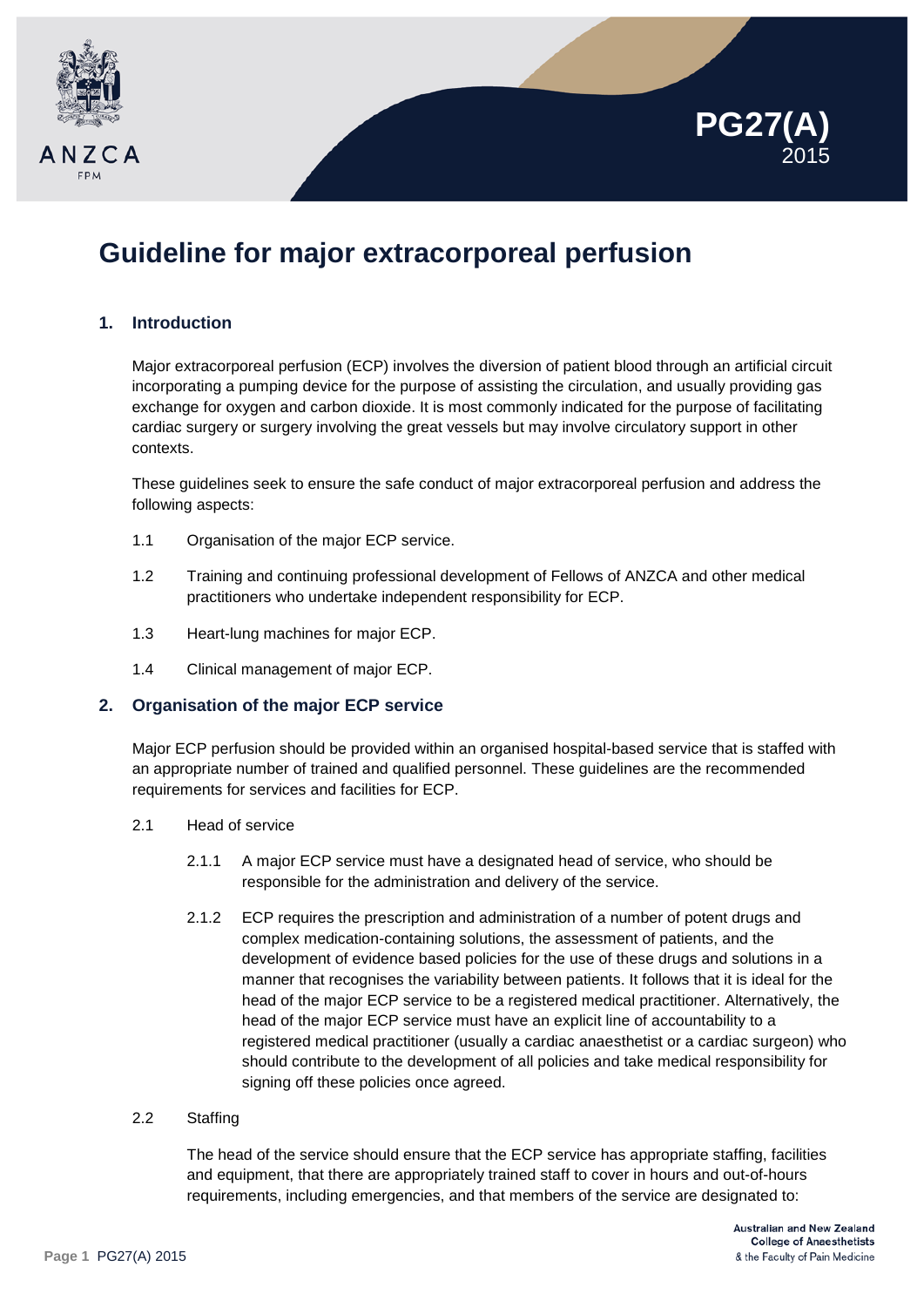

- 2.2.1 Maintain and regularly review an inventory of all hardware equipment, including records of maintenance and repairs and preventative maintenance. All equipment must meet current standards in electrical safety for cardiac protection.
- 2.2.2 Maintain an inventory of orders, receipts and supplies of all disposable equipment.
- 2.2.3 Provide ongoing assessment of the efficacy and cost-benefit of currently used and potentially available equipment.
- 2.2.4 In liaison with the departments of cardiac anaesthesia and cardiac surgery, maintain and review all protocols for ECP.
- 2.2.5 Ideally, conduct research into relevant aspects of ECP.
- 2.3 Physical facilities

The major ECP service requires adequate dedicated space in close proximity and with easy access to the operating theatre and postoperative recovery/intensive care unit for:

- 2.3.1 Storage of hardware items.
- 2.3.2 Storage of adequate supplies of disposable equipment in appropriate areas, with respect to lighting and protection from humidity, moisture and temperature extremes.
- 2.3.3 A clean area, in accordance with standards applicable and relevant to assembly of circuits, for use during ECP.
- 2.3.4 Storage of patient perfusion records and other data used for quality assurance, research and other activities, including the performance data of all devices used during the conduct of ECP.
- 2.3.5 Offices and secretarial assistance for the head of the service and other members of the service.

#### **3. Training and continuing professional development**

These guidelines are the recommended requirements for the training and continued professional development of Fellows of ANZCA and other medical practitioners who undertake independent responsibility for perfusion.

- 3.1 Perfusion training objectives
	- 3.1.1 Training should result in a detailed knowledge of all medical aspects of patients undergoing major ECP and the ability to manage these aspects effectively. This includes managing the anaesthetized patient on cardiopulmonary bypass, and assuming medical responsibility for administration of all medications given via the heartlung machine during this period. Essential areas of physiological and pathophysiological management include optimisations of cardiovascular parameters, gas exchange, acid base homeostasis, glucose and electrolyte balance, coagulation and blood conservation requirements and the administration of blood and blood products.
	- 3.1.2 Trainees must understand the principles of operation and design of perfusion equipment and become fully capable of assembling and operating it throughout the surgical procedure. They must also understand the principles of operation and design of other circulatory support equipment and be able to assemble and operate it as needed. This includes cell salvage equipment, haemofilters, intra-aortic counter-pulsation devices,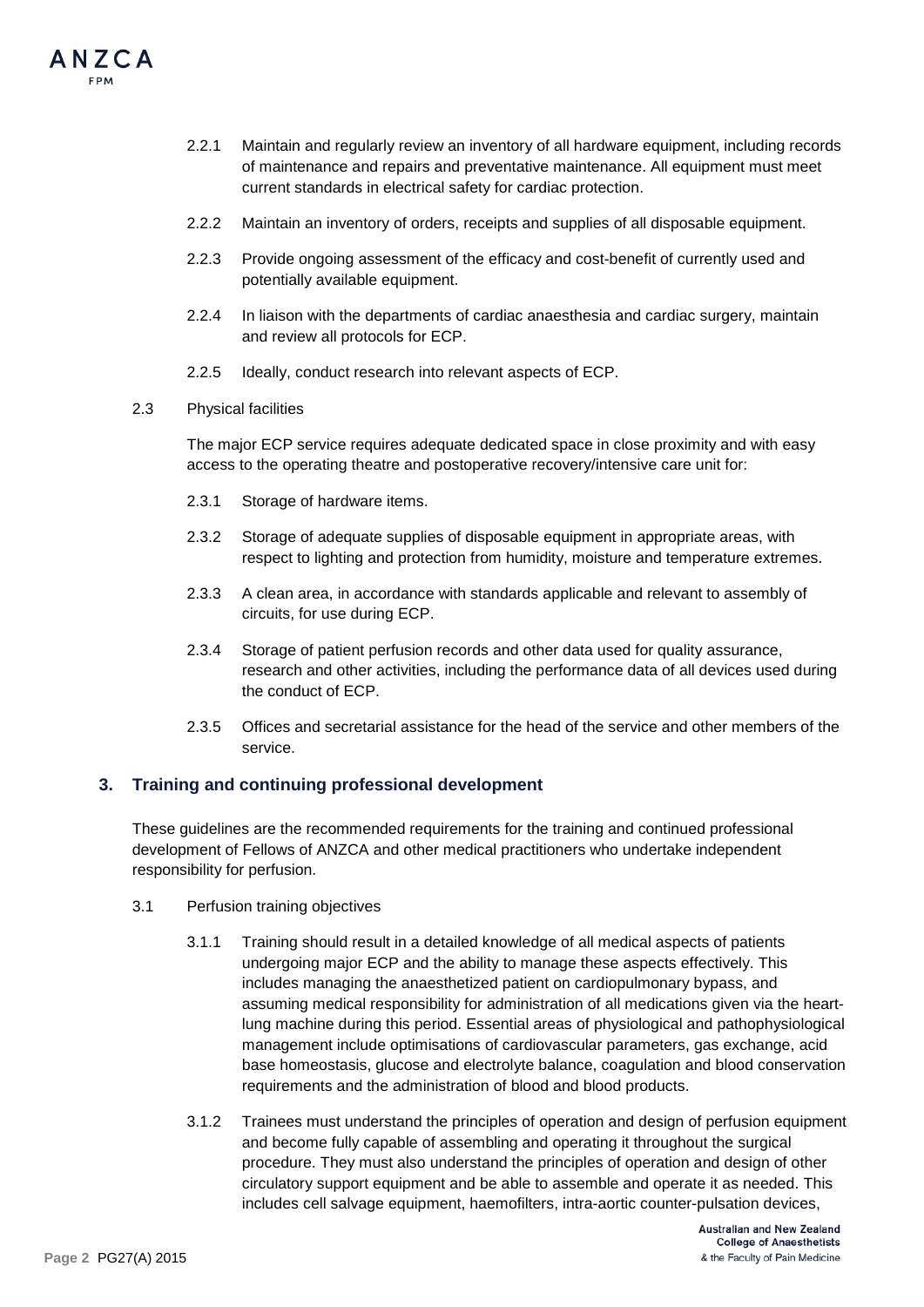

and extracorporeal membrane oxygenation devices. An understanding of the principles of operation of specialised equipment such as ventricular assist devices is required.

3.2 Perfusion training requirements

Medical practitioners should complete a structured training program or fellowship in perfusion that includes the following components:

- 3.2.1 Before commencement of specific training as medical perfusionists, medical practitioners should hold specialist qualifications which include the necessary background in physiology and pharmacology, such as fellowship of ANZCA. Advanced trainees in their last year of training may commence training in medical perfusion, provided they have completed the physiology and pharmacology components of their training.
- 3.2.2 The training period should be of at least 12 months duration but not longer than 24 months. During this training period a log book must be kept, to include relevant activities such as circuit assemblies, perfusion services, simulated perfusions and other perfusion related training experiences.
- 3.2.3 During training at least 75 perfusions should be performed with full operation of the heart-lung machine by the trainee from commencement to cessation of bypass. At least the first 50 cases should be performed under the close supervision of a fully trained medical perfusionist and include assembly of the equipment to be used. The remainder of the cases may be performed by the trainee independently, but with a fully trained medical perfusionist being immediately available to assist if necessary. If the trainee is to practise in a paediatric environment alone then the above requirements apply to paediatric cases specifically.
- 3.2.4 Training must include simulation of the following critical scenarios: main pump head failure, gas in the patient circuit, oxygenator changeout. They must demonstrate to a supervisor, a fully trained medical perfusionist, that they are competent to manage these situations.
- 3.2.5 The above training requirements apply in full to all medical perfusionists who complete their training after the date of promulgation of this document. Medical perfusionists who trained before the date of this document must have attained the capability detailed in section 3.1 and the experience detailed in item 3.2.3, and must be in current practice meeting the requirements of section 3.3. Such individuals must have their capacity as medical perfusionists supported by current hospital accreditation for management of perfusion in their scope of practice.
- 3.3 Continuing professional development

Fellows who are practising medical perfusion are required to maintain relevant continuing professional development (CPD), consistent with ANZCA's CPD policy and standards, as in all other aspects of their practice. For practitioners seeking further guidance, the following is a recommended minimum:

3.3.1 Managing whole body perfusion, from commencement to cessation of bypass, at least 40 times per year. In at least 20 of these cases, the medical perfusionist should operate the heart-lung machine. A record of these cases should be kept and be easily retrievable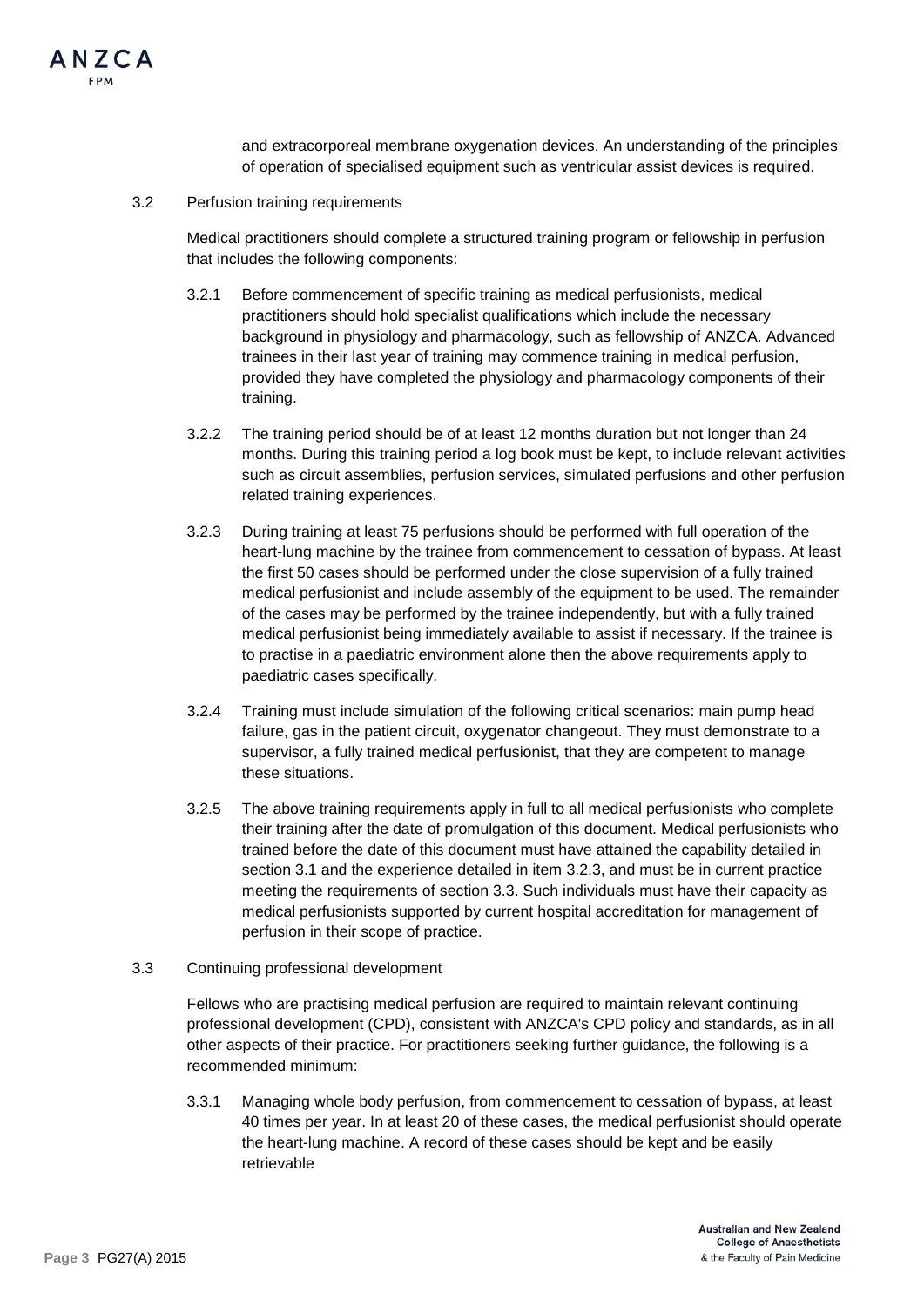

- 3.3.2 A continuing education and quality assurance program that includes regular review of current knowledge related to ECP and periodic simulation of the following critical scenarios: main pump head failure, gas in the patient circuit, oxygenator changeout.
- 3.3.3 Auditing and data collection on all patients, with periodic review of data and all incidents occurring during or associated with major ECP.

#### **4. Heart-lung machines for major ECP**

The heart-lung machine consists of a mobile console, which incorporates the hardware necessary for ECP and enables the application of accessories and disposable equipment.

These guidelines describe the requirements for a heart-lung machine and associated equipment for the safe provision of ECP.

4.1 Standards, compliance and maintenance

All electrically powered components of the heart-lung machine should meet current Australian and/or New Zealand electromedical specifications for electrical safety for cardiac protected procedures and other relevant standards. The heart-lung machine should also comply with requirements listed further in this section and must meet applicable standards.

All components of the heart-lung machine should undergo routine biomedical engineering inspection and maintenance at regular intervals, and full documentation of these events should be recorded. A biomedical engineering repair service should be readily available whenever faults are detected in the components, and full documentation of these events should also be recorded.

4.2 Components of the heart-lung machine

The mobile heart-lung machine console should generally include the following items, although in certain clinical circumstances not all items will necessarily be appropriate:

- 4.2.1 Pump heads
	- 4.2.1.1 There should be three or more pump heads capable of providing appropriate fluid flow for cardiopulmonary bypass.
	- 4.2.1.2 Arterial pump heads must have alarms and servo-control mechanisms where appropriate, with manual override capability, for:
		- 4.2.1.2.1 Blood reservoir low level detection.
		- 4.2.1.2.2 Arterial line over-pressure detection
		- 4.2.1.2.3 Bubble detection.
	- 4.2.1.3 All pump heads must have electronic circuitry incorporating "runaway" control protection.
	- 4.2.1.4 All pump heads must provide an option for displaying pump flow in either litres per minute or revolutions per minute, and must be capable of easy calibration.
	- 4.2.1.5 All pump heads which provide controls for flow operation in either direction should be controlled by a lockable device, such that initiation of reversal of flow requires two actions.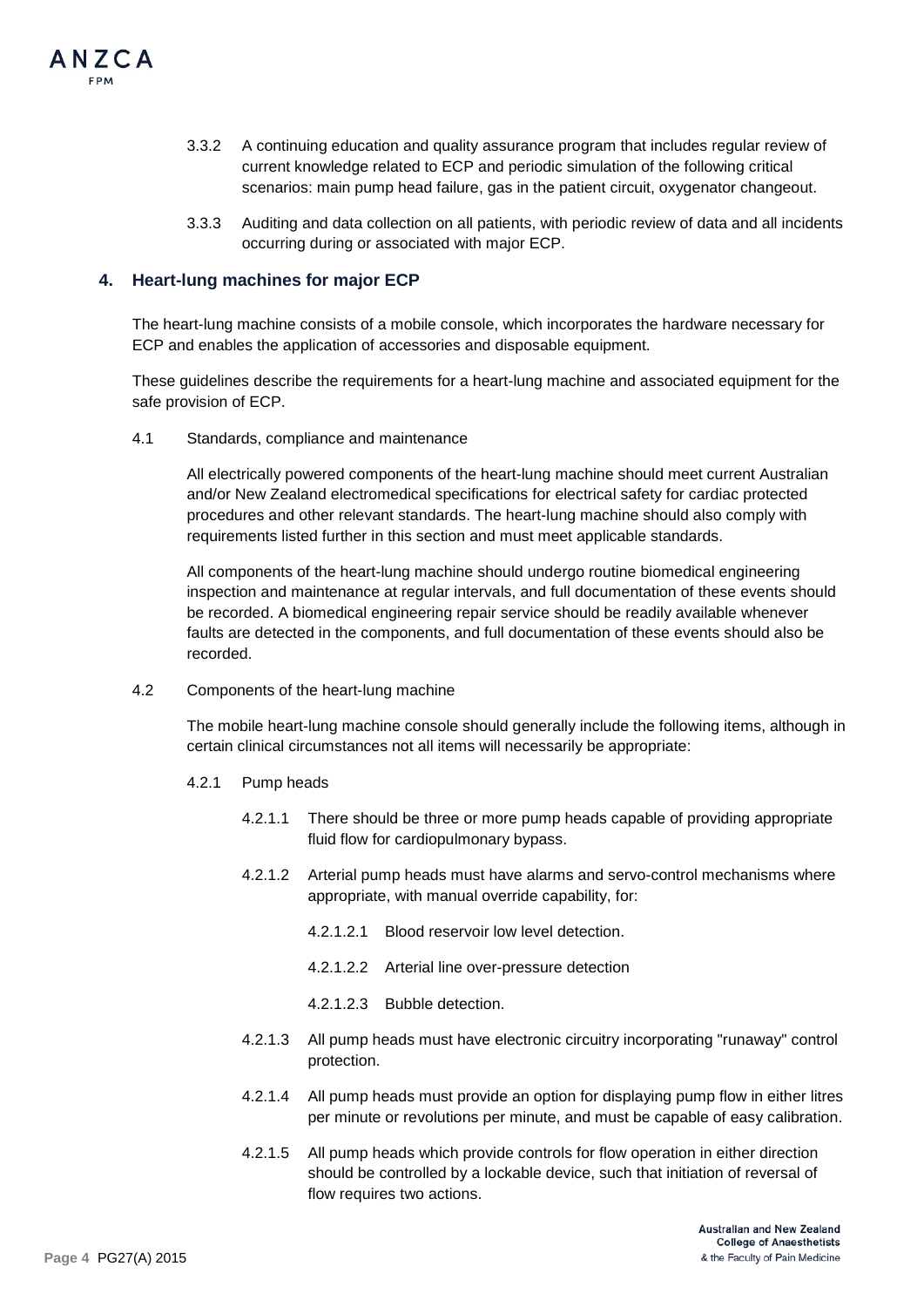- 4.2.1.6 All roller-pump heads must incorporate a transparent removable cover and an adiustable occlusion mechanism.
- 4.2.1.7 All pump heads must be capable of manual operation for emergency use. A cranking system must be immediately accessible.
- 4.2.2 Gas supply system
	- 4.2.2.1 The heart-lung machine must be connectable to an indexed piped medical oxygen and air supply consistent with applicable standards, including alarm systems.
	- 4.2.2.2 The heart-lung machine must be connectable to a readily available emergency supply of oxygen in the event of piped gas failure.
	- 4.2.2.3 The heart-lung machine must be equipped with gas flow meters and gas blenders consistent with applicable standards.
	- 4.2.2.4 An oxygen analyser consistent with applicable standards must be used before and during cardiopulmonary bypass either in the gas supply line to the oxygenator, or on the effluent gas from the oxygenator.
	- 4.2.2.5 If volatile agents are used during cardiopulmonary bypass, the heart-lung machine must be connected to a device for scavenging waste gases from the oxygenator.
- 4.2.3 Heat exchange source
	- 4.2.3.1 Heat exchange sources provide reticulated water at controllable temperatures through a heat exchange circuit within the oxygenator and/or blood reservoir.
	- 4.2.3.2 Heat exchangers utilise hot and cold water supplies from an external piped system OR a self-contained electronic heater/cooler and pump. Sources must supply water at temperatures controllable between 4° C and 42° C.
	- 4.2.3.3 Heat exchangers must supply water flow between 10 and 25 litres per minute at a pressure not exceeding 600 mm Hg.
	- 4.2.3.4 Heat exchangers must incorporate monitors, alarms and alarm override facilities for water temperature, and indicate water pump failure and low water level.
	- 4.2.3.5 There must be a second heat exchanger available in case of failure of the primary device.
- 4.2.4 Low level detection monitor
	- 4.2.4.1 Low level detection monitors are safety devices secured to the oxygenator and/or reservoir in the extracorporeal circuit which monitor for a predetermined minimum blood level in these devices.
	- 4.2.4.2 A low level detection device must be used during the conduct of every ECP procedure.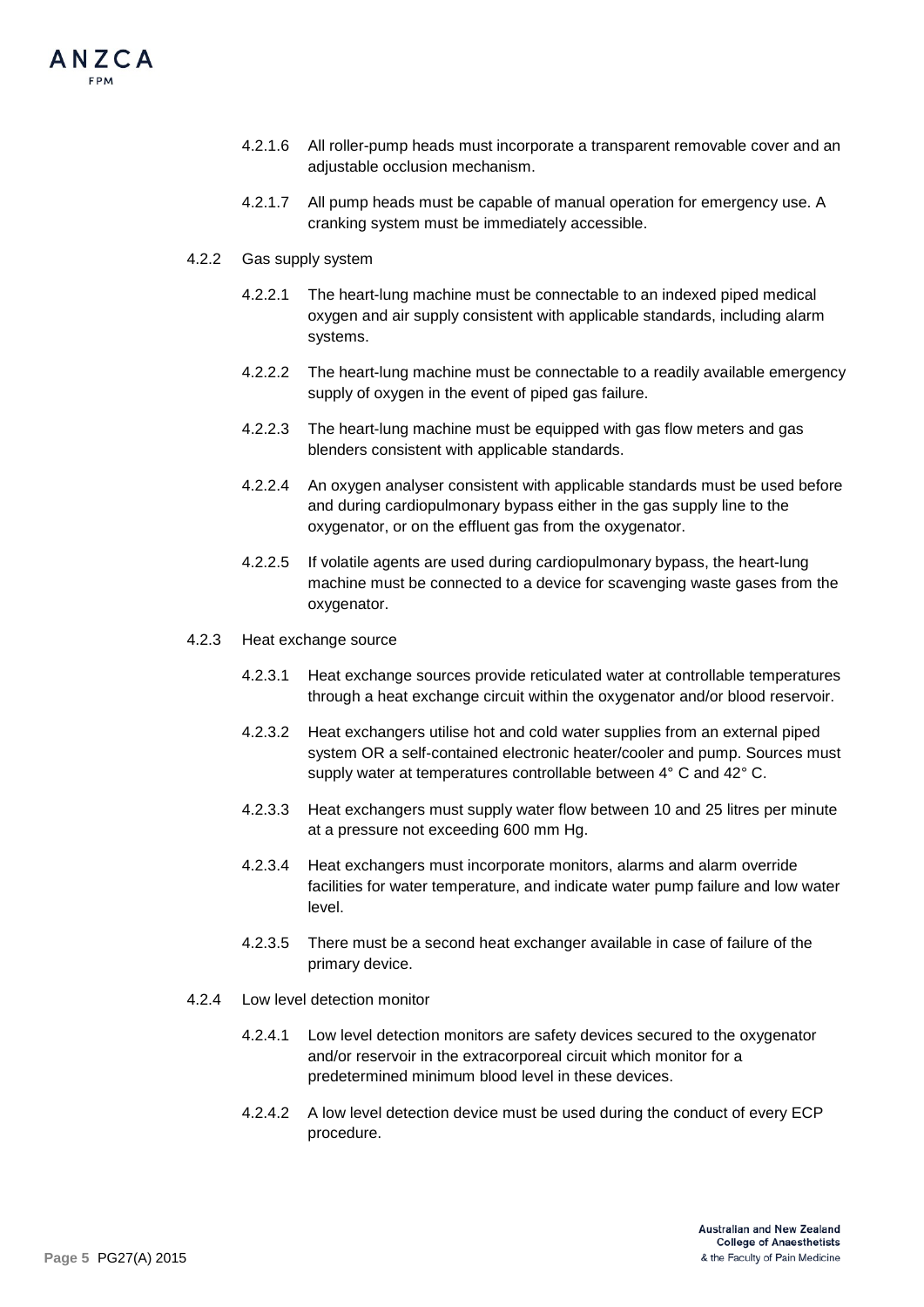- 4.2.4.3 The low level detection device must incorporate both audible and visual alarms, and servo-control systems to the primary blood flow pump, with an override facility.
- 4.2.5 Arterial line pressure monitoring devices
	- 4.2.5.1 Arterial line pressure monitoring devices continuously measure and display outgoing blood perfusion pressure to the patient from the extracorporeal circuit.
	- 4.2.5.2 An arterial line pressure monitoring device must be inserted at an appropriate point in the line providing perfusion to the patient. When a membrane oxygenator is included in the circuit, line pressure must be measured both preand post- membrane if possible, so that the transmembrane gradient can be monitored.
	- 4.2.5.3 Arterial line pressure monitoring devices must incorporate both audible and visual alarms that are activated when adjustable preset pressures are exceeded, and must incorporate servo-control systems to the primary blood flow pump, with an override facility.
- 4.2.6 Gas-emboli detector
	- 4.2.6.1 Gas-emboli detectors monitor the passage of gas bubbles in the arterial line and should be inserted in the line providing perfusion to the patient.
	- 4.2.6.2 A gas-emboli detector to detect macro-gas emboli must be used during the conduct of every ECP.
	- 4.2.6.3 The gas-emboli detector must incorporate both audible and visual alarms, and servo-control systems to the primary blood flow pump, with an override facility.
- 4.2.7 Venous haemoglobin oxygen saturation monitor
	- 4.2.7.1 Venous blood haemoglobin oxygen saturation monitors are used to detect the oxygen saturation of blood returning from the patient to the ECP circuit.
	- 4.2.7.2 A venous blood haemoglobin oxygen saturation monitor must be used during the conduct of every procedure requiring cardiopulmonary bypass.
	- 4.2.7.3 The sensor must be placed in the venous line at a point most distal from the patient, in order to minimize inaccuracies due to streaming of blood.
	- 4.2.7.4 The monitor must be calibrated when applicable.
- 4.2.8 Other equipment
	- 4.2.8.1 An electrical power source, including emergency supplies, consistent with standards applicable to all electrical supplies in operating suites.
	- 4.2.8.2 Devices for appropriate incorporation of disposable equipment, particularly a blood reservoir, oxygenator and plastic tubing and filters.
	- 4.2.8.3 An integrated light source assisting monitoring of blood reservoir levels.
	- 4.2.8.4 Temperature monitoring devices for arterial and venous blood, with both audible and visual alarms, which have adjustable limits.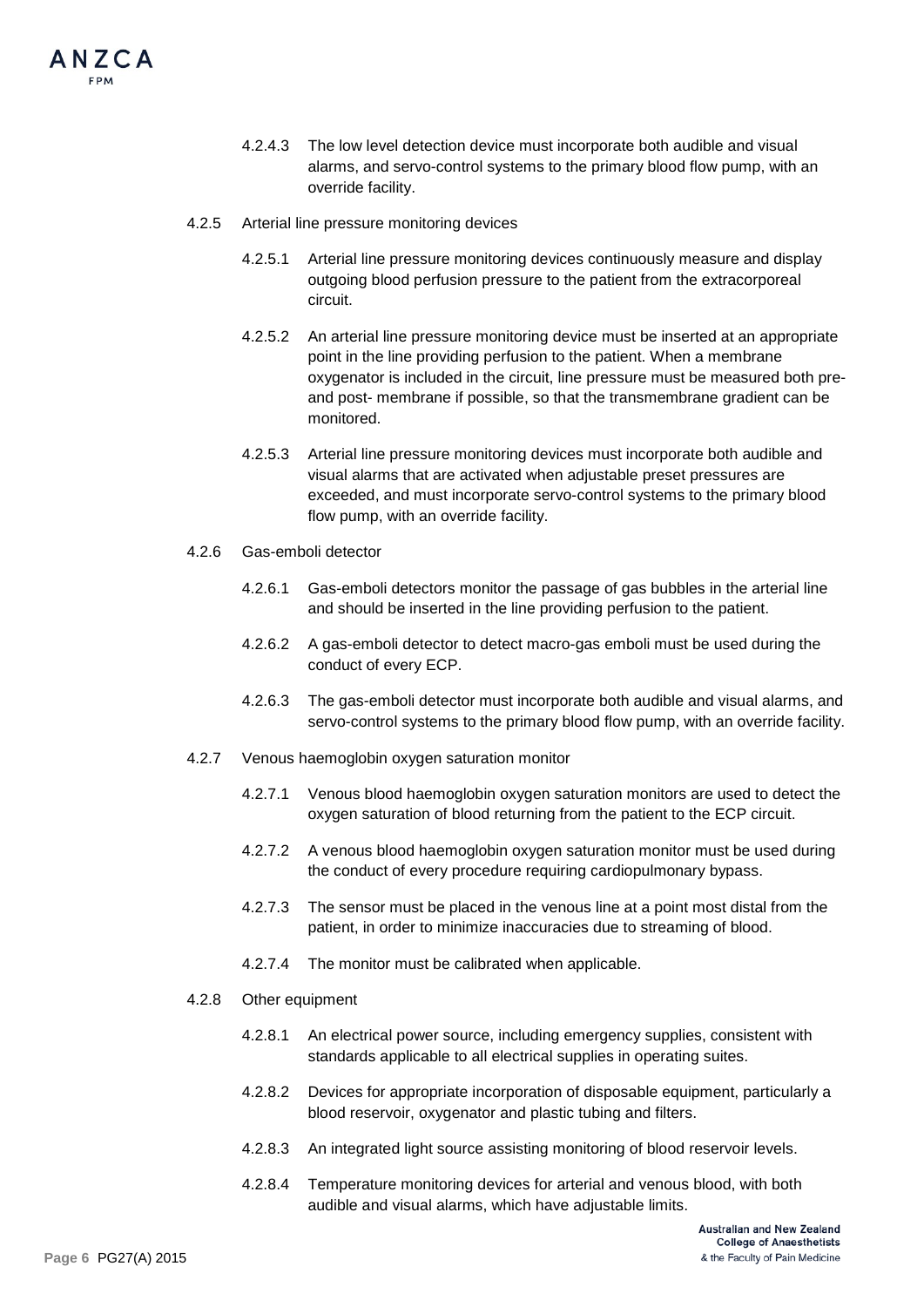

- 4.2.8.5 During cardiopulmonary bypass, the effluent gas should be continuously monitored for oxygen and carbon dioxide; if a vapouriser is fitted to the heartlung machine, volatile anaesthetic should also be monitored.
- 4.2.8.6 Appropriate equipment for delivery of cardioplegia, including pumps, temperature control devices, a bubble trap and pressure monitoring as necessary.
- 4.2.8.7 A patient monitor must be clearly visible to the perfusionist, displaying electrocardiography trace, intravascular pressures, core temperature and other relevant parameters.
- 4.3 Perfusion machines and equipment for other applications of ECP
	- 4.3.1 Perfusion machines and equipment for applications other than CPB for cardiac and related surgery (for example, cardiopulmonary bypass support in acute cardiovascular and/or respiratory failure; perfusion for transplantation surgery; isolated limb or organ perfusion) must be tailored to the particular perfusion needs of the application.
	- 4.3.2 The relevant components of perfusion machines in these other applications should generally comply with the standards listed for the heart-lung machine in section 4.2.
- 4.4 Disposable equipment for ECP
	- 4.4.1 All disposable equipment must be manufactured and assembled in accordance with established quality assurance specifications, processes and procedures, as required by relevant standards.
	- 4.4.2 All disposable equipment must be inspected for records of quality control, defects and breaches in packaging and sterility.
	- 4.4.3 All disposable equipment must be used only after familiarisation with the manufacturers' specifications and instructions for use.
	- 4.4.4 All disposable equipment should be stored in areas with appropriate environmental conditions as required by relevant standards.

#### **5. Clinical management of major ECP**

Major ECP must only be managed by those with expertise in all aspects of the perfusion services, including the expertise to operate the heart-lung machine. If a medical perfusionist is managing the perfusion, the medical perfusionist must either operate the heart-lung machine or directly supervise its operation.

ECP requires the administration of drugs, complex medication-containing solutions, fluids and sometimes blood or blood products. The prescription of these drugs and fluids is a medical responsibility. Unless the perfusionist has prescribing rights, there must be an explicit line of accountability to a registered medical practitioner for all drugs administered during ECP.

These guidelines are the recommended requirements for the clinical management.

- 5.1 Pre-operative patient assessment
	- 5.1.1 All patients undergoing major ECP should be assessed preoperatively in relation to the specific requirements of ECP, and assessed for possible additional risks or issues that may affect the patient or the management of the ECP. The planned perfusion and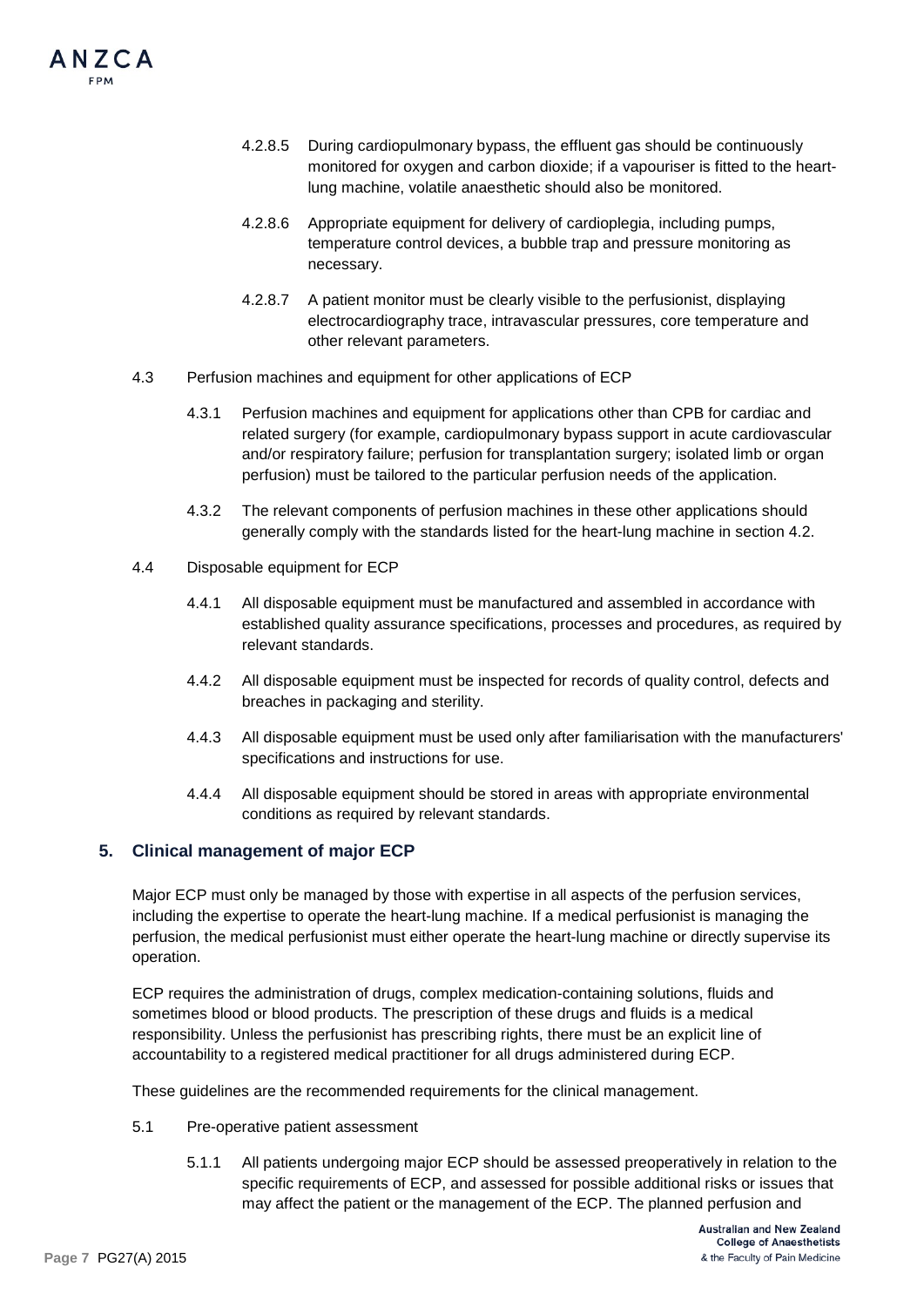

perfusion-related services must be discussed with the patient except when precluded by an emergency situation.

- 5.2 Clinical management of major ECP
	- 5.2.1 Major ECP circuit assembly and priming
		- 5.2.1.1 Prior to application, the major ECP circuit must be assembled, checked and primed according to written protocols developed by each institution. These protocols must encompass standards for handling sterile equipment, be consistent with manufacturers' recommendations, and include appropriate selection of priming solutions and a procedure for checking the circuit.
		- 5.2.1.2 An electronic or written pre-bypass checklist for the assembled and primed circuit and all components of the major ECP machine must be completed, signed and kept on record.
		- 5.2.1.3 Drugs added to the major ECP circuit must be checked and signed for according to protocols.
	- 5.2.2 Initiation of major ECP
		- 5.2.2.1 The perfusionist should be immediately and exclusively available for the care of the patient, and involved in the management of the perfusion, at all times from the commencement of anaesthesia, until, in the case of cardiac surgery, closure of the chest.
		- 5.2.2.2 The anticoagulation status of the patient must be assessed in relation to the planned procedure, and noted on the perfusion record.
	- 5.2.3 Maintenance of major ECP
		- 5.2.3.1 During maintenance of major ECP, continuous and vigilant assessment and management is required of all monitored physiological parameters, coagulation status and monitored machine parameters. A clear display of monitored parameters is essential.
		- 5.2.3.2 Determination of appropriate cardiovascular flows and perfusion pressures, and of acid base homeostasis and gas exchange, should be evidence based wherever possible and comply with institutional protocols.
		- 5.2.3.3 Consideration of co-morbid medical conditions, including diabetes, renal or hepatic impairment, cerebrovascular disease or anaemia is essential.
		- 5.2.3.4 Clear and frequent communication between the perfusionist, the surgeon and the anaesthetist is essential during perfusion.
	- 5.2.4 Cessation of major ECP
		- 5.2.4.1 Weaning from major ECP and resumption of adequate cardiac and pulmonary function requires particular care and skill as difficulties may occur at this time. Close co-operation and communication between the perfusionist, anaesthetist and surgeon is essential.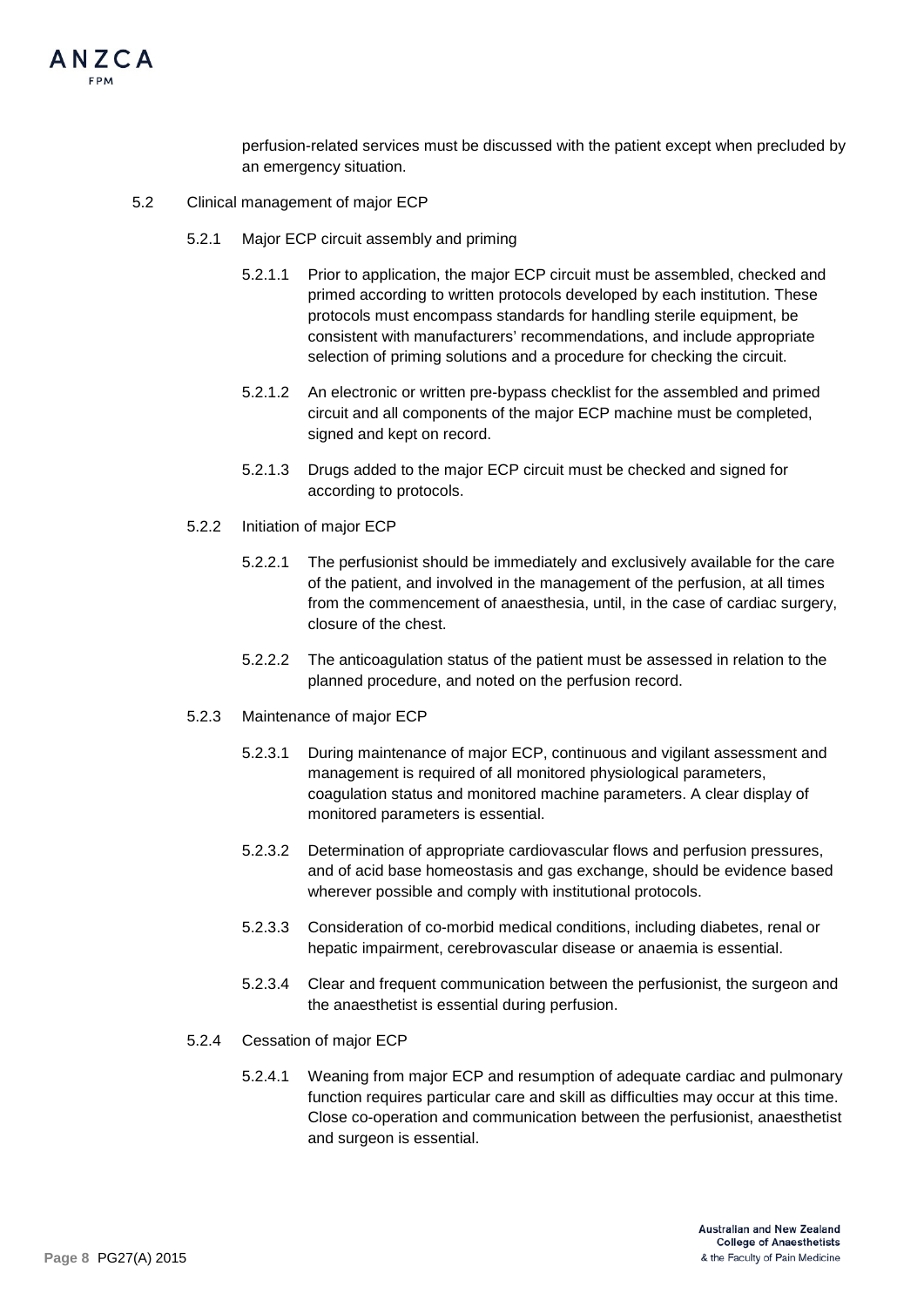

5.3 Protocols for management of major ECP

ANZCA

- 5.3.1 Basic clinical management protocols for ECP and anticoagulation should be evidence based and established in consultation with perfusion, anaesthesia, and surgical staff and be regularly reviewed.
- 5.3.2 Protocols for management of critical events should be distributed and regularly practised by all perfusion staff.
- 5.3.3 Such protocols must cover gas leaks or failure in the supply of gas, blood circuit leaks or rupture, massive air embolism, pump failure, oxygenator, filter or heat exchanger malfunction and the detection of clots in the circuit.
- 5.4 Patient records of major ECP

A contemporaneous electronic or written record of the conduct of ECP must be made in a form appropriate for retention in the medical records of the patient. The record should include:

- 5.4.1 Patient details, operative procedure and relevant pre-operative clinical information.
- 5.4.2 Names of perfusion, anaesthetic and surgical staff.
- 5.4.3 Equipment and circuit details, including serial numbers of major disposable items.
- 5.4.4 A completed and signed pre-bypass check list.
- 5.4.5 Monitored machine parameters.
- 5.4.6 Monitored physiological parameters.
- 5.4.7 All fluids and drugs administered to the patient, including prime constituents, and drugs and fluids administered subsequently.
- 5.4.8 Notation of administration of cardioplegia, including type, volume and route of administration.
- 5.4.9 Fluid outputs.
- 5.4.10 Notations of relevant events during ECP.

### **This document is accompanied by a background paper (PG27(A)BP) which provides more detailed information regarding the rationale and interpretation of the Guideline.**

*Professional documents of the Australian and New Zealand College of Anaesthetists (ANZCA) are intended to apply wherever anaesthesia is administered and perioperative medicine practised within Australia and New Zealand. It is the responsibility of each practitioner to have express regard to the particular circumstances of each case, and the application of these ANZCA documents in each case. It is recognised that there may be exceptional situations (for example, some emergencies) in which the interests of patients override the requirement for compliance with some or all of these ANZCA documents. Each document is prepared in the context of the entire body of the college's professional documents, and should be interpreted in this way.*